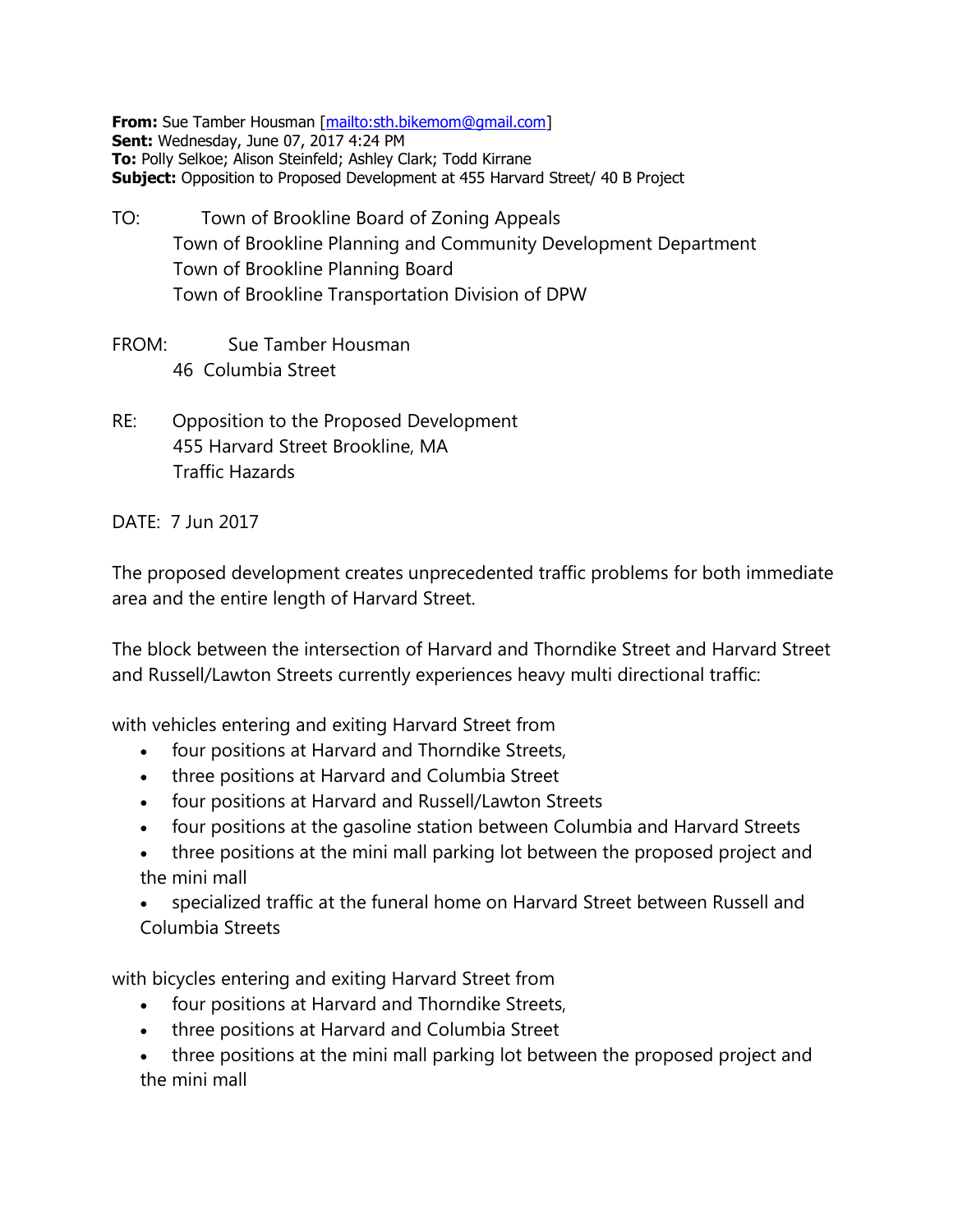pedestrians [including school children] crossing at

- four crosswalks and Harvard and Russell/ Lawton Streets
- the mini mall to Harvard Street
- four crosswalks and Harvard and Thorndike Streets

During warm months, bicyclists leave and return to the bike rack placed in front of the gas station between Columbia and Thorndike Streets.

It doesn't take a professional to recognize that is more complicated that just a high volume of traffic, it is an extraordinary high volume of traffic *changing* directions-involving vehicles, pedestrians and bicyclists in the length of a single city block.

The proposed project will adversely impact an area already beset with an unduly complex traffic pattern by:

- adding an additional seventeen housing units at the four way intersection of Harvard and Thorndike Streets
	- o thirteen units will have automobiles exiting from a single location onto the small, narrow street [Thorndike]

o these thirteen vehicles will frequently enter the intersection of Harvard and Thorndike Streets

o all seventeen units will attract visitors also adding to vehicular, pedestrian or bicycle traffic

• adding a loading dock in between the mini mall and Thorndike Street, opposite both the gas station and the bike rack

o deliveries at the loading dock will take up space on Harvard Street, compelling vehicles to pass on the left, further into the street. This will narrow space for both lanes of traffic.

o How could the 66 bus have enough space to pass a delivery truck without moving into the oncoming lane of traffic?

o If there are multiple shops and each shop offers more than a single product, how many delivery vehicles will be involved? How frequently and to what extent will this constrict the flow of traffic?

 adding shops on the first floor of the proposed project will attract additional automotive, pedestrian and bicycle traffic to the area.

 The slow down created by the increase in traffic will spread in both directions on Harvard Street and into the neighborhoods, tying up traffic for a large radius.